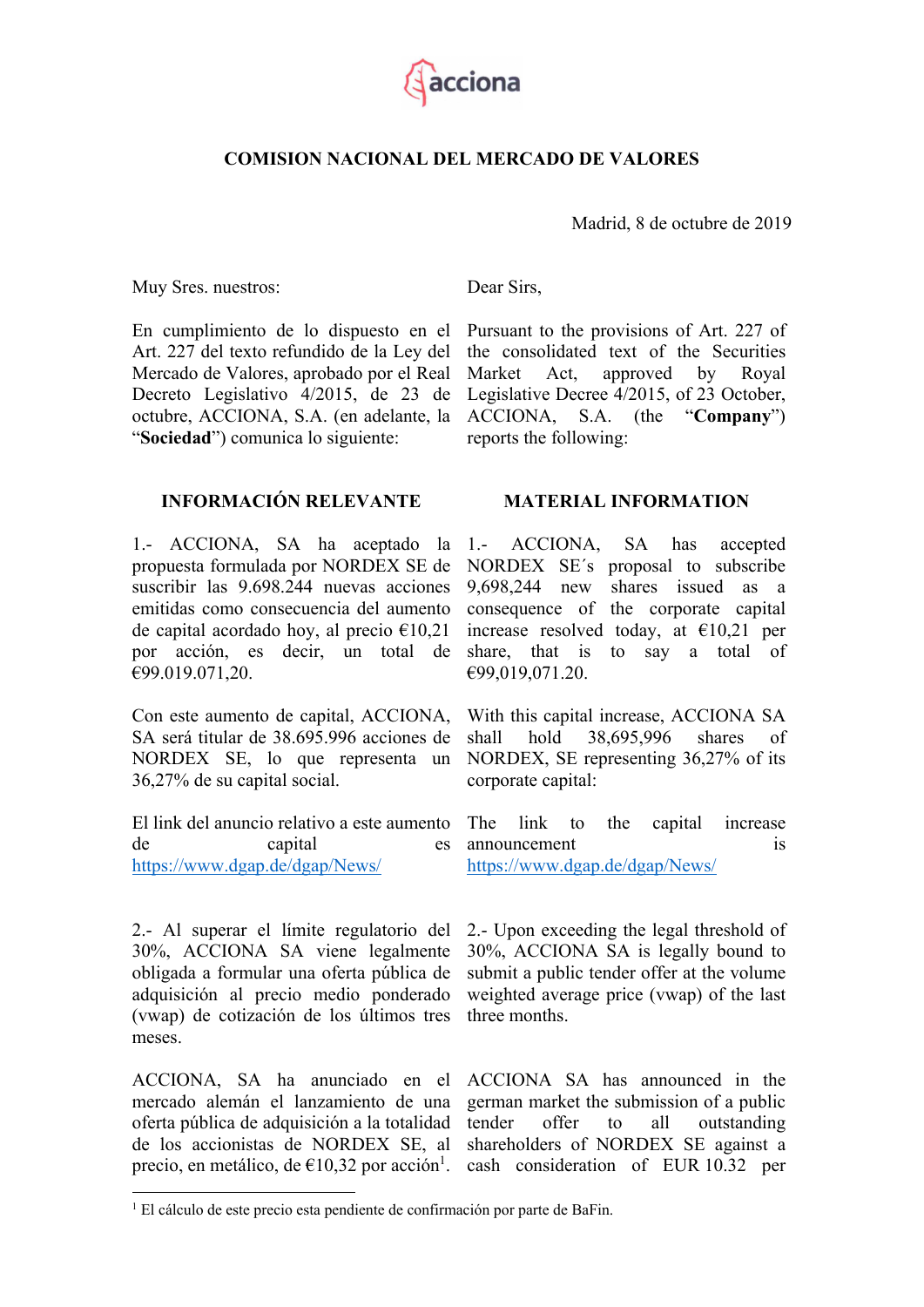

share<sup>2</sup>.

Se adjunta copia del anuncio publicado.

Attached hereto is copy of the announcement.

Este hecho relevante se publica en idiomas español e inglés, en caso de discrepancia entre ambas versiones, prevalecerá la versión española.

This significant fact is published in Spanish and English, languages and in case of discrepancy between both versions, the Spanish version shall prevail.

Atentamente/ Yours faithfully Jorge Vega-Penichet López Secretario del Consejo de Administración

<u>.</u>

 $2$  The calculation of this Price is pending confirmation from BaFin.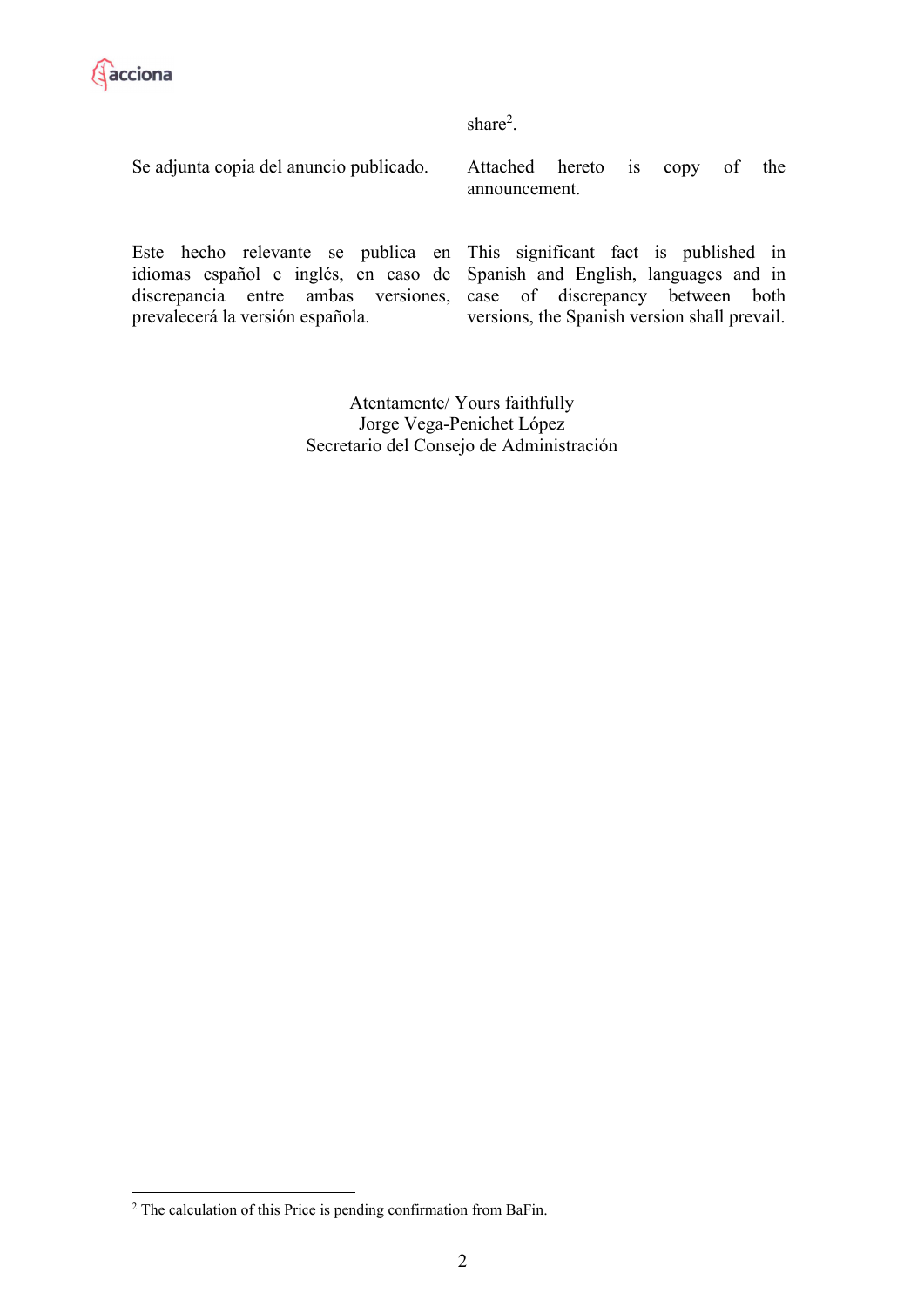# **Acciona S.A. Madrid, Spanien**

**Veröffentlichung der Entscheidung zur Abgabe eines öffentlichen Übernahmeangebots gemäß § 10 Abs. 1 i.V.m. §§ 29 Abs. 1, 34 des Wertpapiererwerbs- und Übernahmegesetzes (WpÜG)**

## **Bieterin:**

Acciona S.A. Avenida de Europa 18 28108 Alcobendas (Madrid) Spanien eingetragen im Handelsregister Madrid unter CIF Nummer A-08001851

## **Zielgesellschaft:**

Nordex SE Langenhorner Chaussee 600 22419 Hamburg Deutschland eingetragen im Handelsregister des Amtsgerichts Rostock unter HRB 11500

#### ISIN: DE000A0D6554 (WKN: A0D655)

Die Acciona S.A. hat am 8. Oktober 2019 entschieden, sämtlichen Aktionären der Nordex SE mit Sitz in Rostock, Deutschland, im Wege eines öffentlichen Übernahmeangebots anzubieten, ihre auf den Inhaber lautenden Stückaktien der Nordex SE mit einem rechnerischen Anteil am Grundkapital von EUR 1,00 je Aktie (die "**Nordex-Aktien**") zu erwerben gegen Zahlung einer Geldleistung je Nordex-Aktie in Höhe des gewichteten durchschnittlichen inländischen Börsenkurses der Nordex-Aktie während der letzten drei Monate vor Veröffentlichung dieser Angebotsentscheidung, den wir bei EUR 10,32 erwarten (das "**Übernahmeangebot**").

Das Übernahmeangebot wird im Übrigen zu den in der Angebotsunterlage noch mitzuteilenden Bedingungen und Bestimmungen ergehen.

Die Angebotsunterlage für das Übernahmeangebot und weitere Informationen zu dem Übernahmeangebot werden im Internet unter https://www.acciona.com veröffentlicht.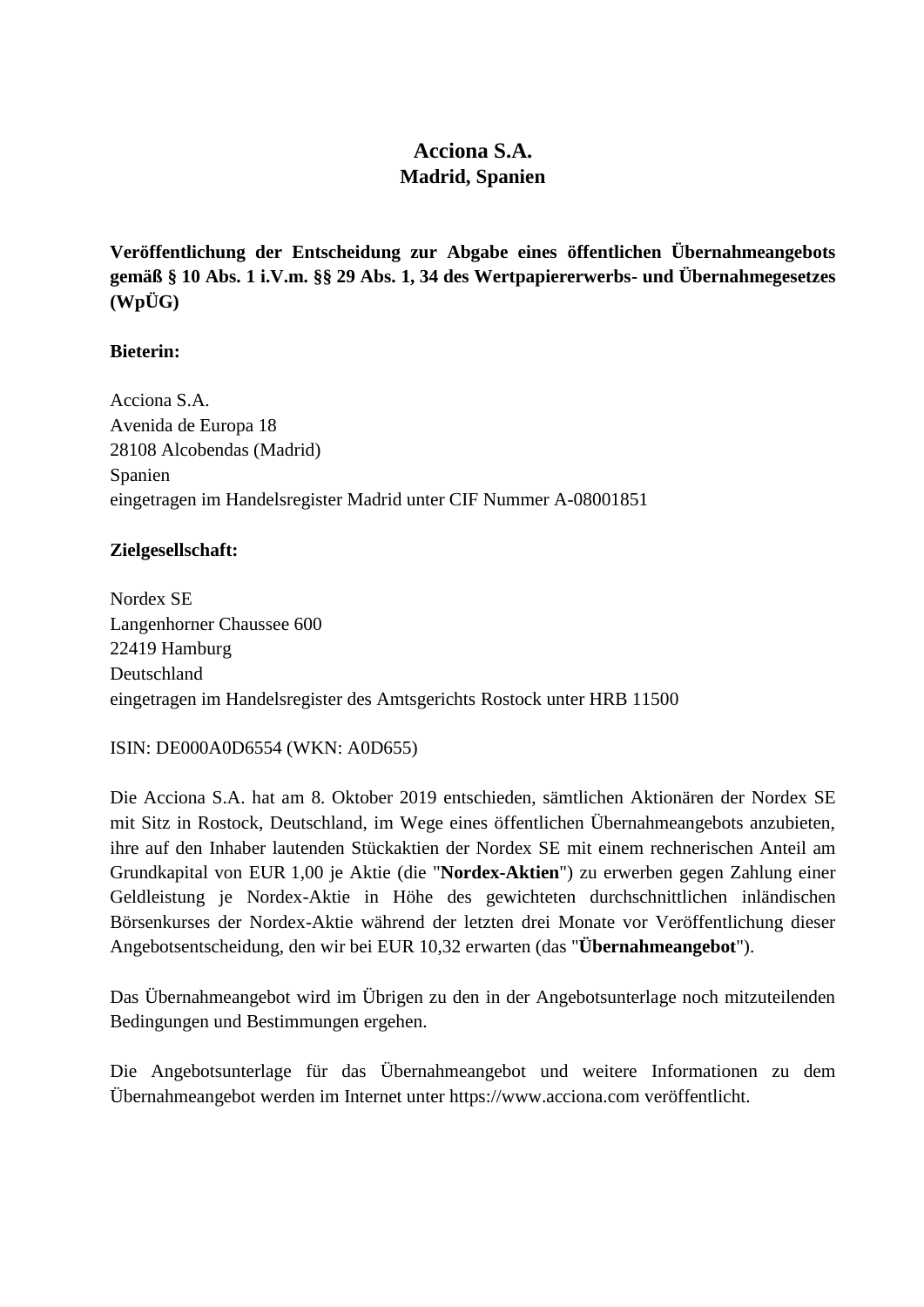#### **Wichtige Information:**

Diese Bekanntmachung ist weder ein Angebot zum Kauf noch eine Aufforderung zur Abgabe eines Angebots zum Verkauf von Aktien der Nordex SE. Die endgültigen Bedingungen des Übernahmeangebots sowie weitere das Übernahmeangebot betreffende Bestimmungen werden nach Gestattung der Veröffentlichung der Angebotsunterlage durch die Bundesanstalt für Finanzdienstleistungsaufsicht in der Angebotsunterlage mitgeteilt. Investoren und Inhabern von Aktien der Nordex SE wird dringend empfohlen, die Angebotsunterlage sowie alle sonstigen im Zusammenhang mit dem öffentlichen Übernahmeangebot stehenden Dokumente zu lesen, sobald diese bekannt gemacht worden sind, da sie wichtige Informationen enthalten werden.

Madrid, den 8. Oktober 2019

Acciona S.A.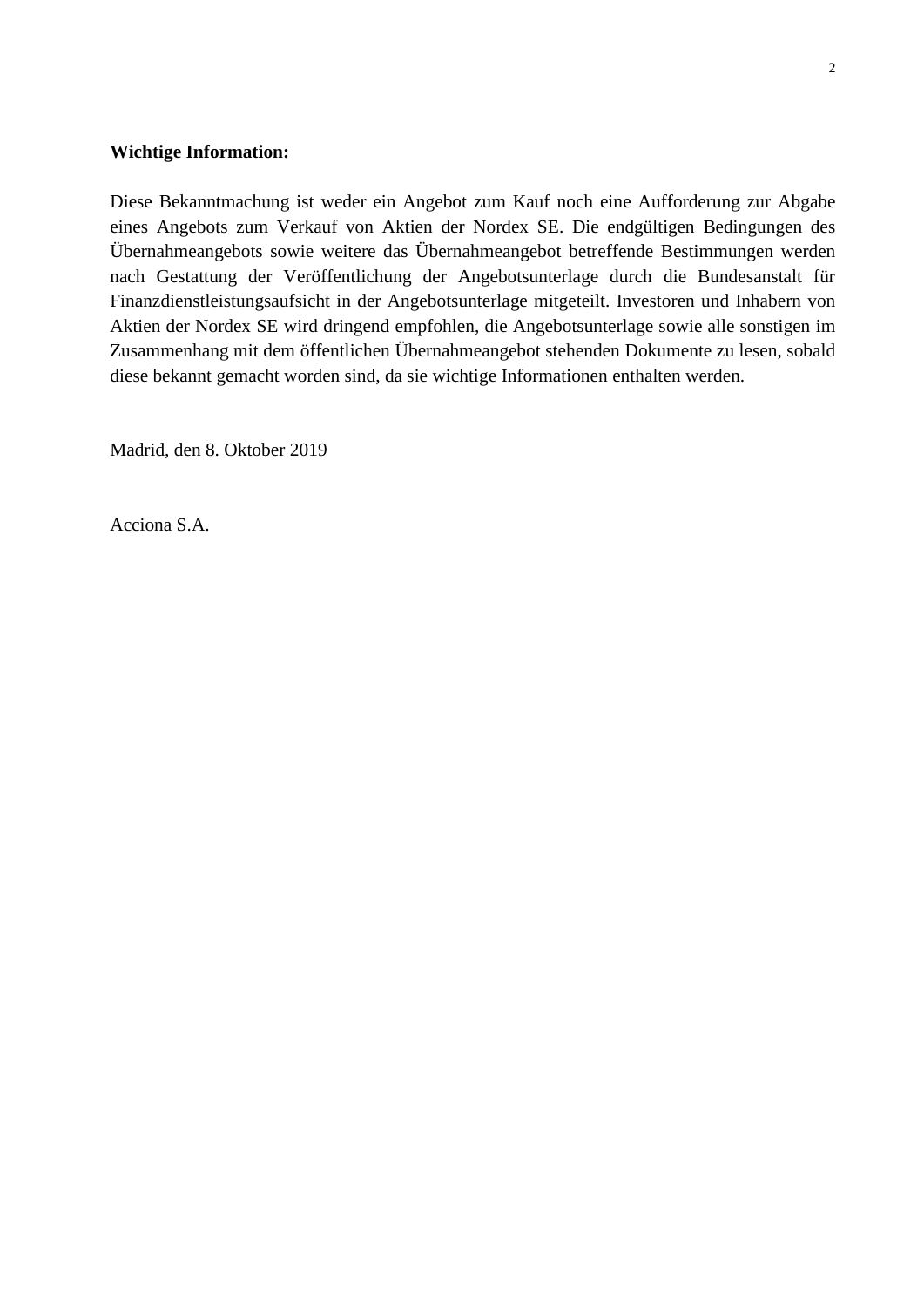## **Acciona S.A. Madrid, Spain**

**Publication of the decision to make a public takeover offer** *(öffentliches Übernahmeangebot)* **pursuant to Section 10 para. 1 in conjunction with Sections 29 para. 1, 34 of the German Securities Acquisition and Takeover Act** *(Wertpapiererwerbs- und Übernahmegesetz – WpÜG)*

## **Bidder:**

Acciona S.A. Avenida de Europa 18 28108 Alcobendas (Madrid) Spain registered with Madrid Mercantile Registry CIF number A-08001851

## **Target:**

Nordex SE Langenhorner Chaussee 600 22419 Hamburg Germany Registered with the commercial register of the local court of Rostock under HRB 11500

#### ISIN: DE000A0D6554 (WKN: A0D655)

On 8 October 2019, Acciona S.A. decided to make a public takeover offer to all shareholders of Nordex SE with its registered office in Rostock, Germany, for the acquisition of all of their bearer shares of Nordex SE, each share representing a proportionate amount of EUR 1.00 of the share capital (the "**Nordex Shares**"), against payment of a cash offer price for each Nordex Share equal to the volume weighted average domestic stock price of the Nordex Share during the last three months prior to the publication of this offer decision, which we expect to be EUR 10.32 (the "**Takeover Offer**").

Apart from that, the Takeover Offer will be issued at the conditions and regulations to be set out and published in the offer document.

The offer document and further information relating to the Takeover Offer will be published on the internet at [https://www.acciona.com.](https://www.acciona.com/)